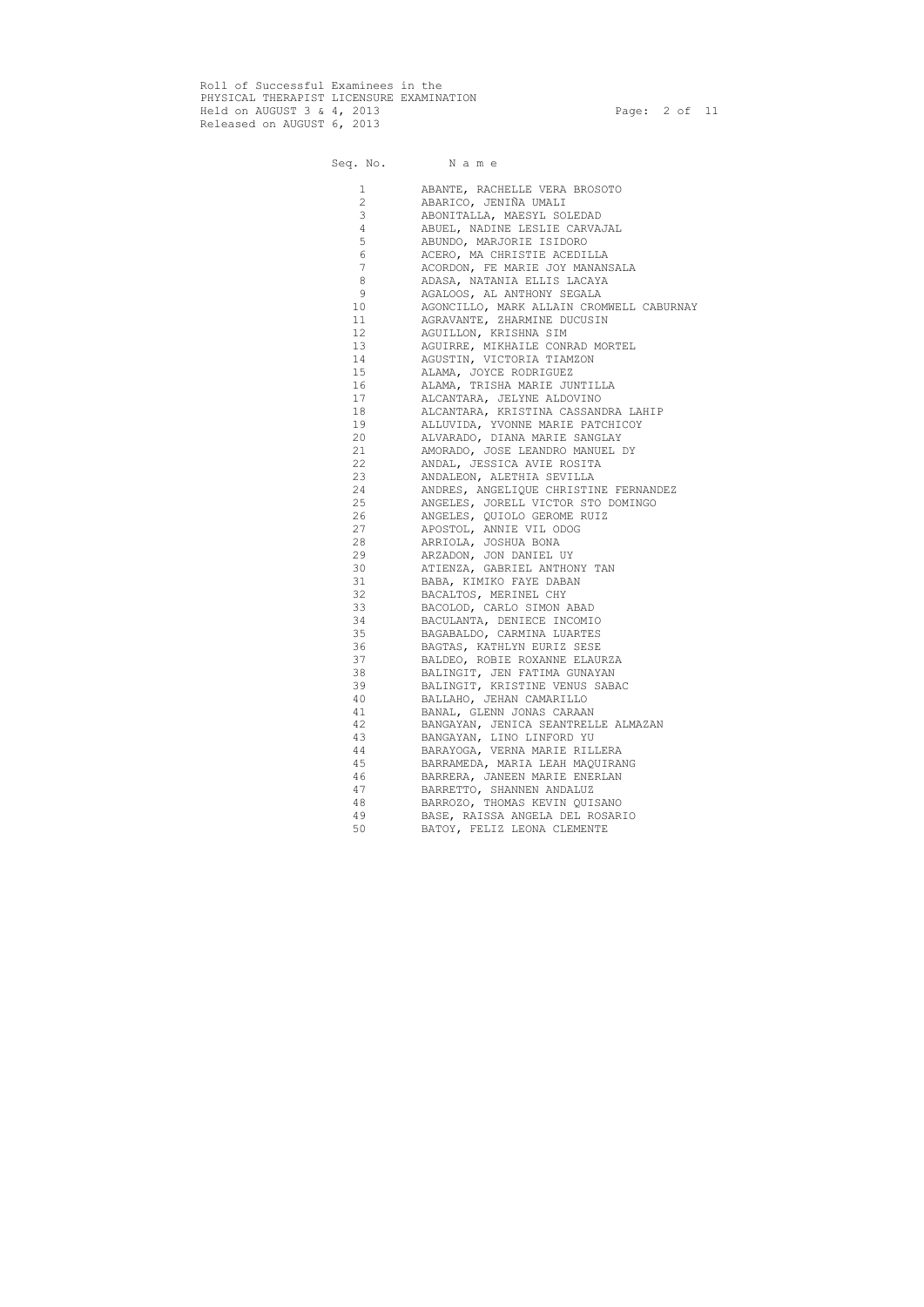Roll of Successful Examinees in the PHYSICAL THERAPIST LICENSURE EXAMINATION Held on AUGUST 3 & 4, 2013 Page: 3 of 11 Released on AUGUST 6, 2013

| 51  | BAUTISTA, LINNE ISAGAN               |
|-----|--------------------------------------|
| 52  | BAYANIN, RITZ ANNE ALVAREZ           |
| 53  | BAYLA, ALJOHN ERICKSON ESPIRITU      |
| 54  | BAYNO, CARISSA PIASIDAD              |
| 55  | BELLEZA, JANN LEVIC SING             |
| 56  | BENUSA, EDGAR ALLAN LIWANAG          |
| 57  | BERNARDEZ, BERNARD RAI LUCAS EDUARTE |
| 58  | BERZA, CHRISTINE ANNE PASAMANERO     |
| 59  | BONGCALES, LLOYDA BHEA SOMORAY       |
| 60  | BORROMEO, NERISSA TEMPORA CASTELLANO |
| 61  | BORROMEO, RAECY TIRAMBULO            |
| 62  | BRAVO, MARIELLE MILLETE NUÑEZ        |
| 63  | BUENAVENTURA, SEPTEMBER MELANIE LEE  |
| 64  | BUGAY, MARJORIE GUEVARRA             |
| 65  | BUMANLAG, ELISHA ETHEL MATIAS        |
| 66  | BUTIAL, JOHN REX COLETE              |
| 67  | CAADAN, EILEEN DIANE INTIA           |
| 68  | CABANTAN, KATHLYN JANE GARCIA        |
| 69  | CABO, CHRISTINE JOY SALAS            |
| 70  | CABRERA, FRANCIS DIANE ROMERO        |
| 71  | CABUYADAO, LEAH MAE YAMUD            |
| 72  | CACNIO, MARIA KAYLA BATACAN          |
| 73  | CAHAYAG, KIMBERLEY KIM DEL ROSARIO   |
| 74  | CAJUCOM, JENNILYN LAPEÑA             |
| 75  | CALADO, JESPER LLOYD CASTRO          |
| 76  | CAMAHORT, JOSE ENRIQUE SAN JOSE      |
| 77  | CAMARADOR, KRISTINE ALYSSA JACOBE    |
| 78  | CANLAS, LORINEL FACTOR               |
| 79  | CARIÑO, JEANINE CARMELA GARCIA       |
| 80  | CASAS, LADY JONAH MENDOZA            |
| 81  | CASPILLO, JULES AUGUSTINE MOSCOSO    |
| 82  | CASTILAN, JAN ELLEN MALLORCA         |
| 83  | CASTILLO, IXIA NERINE MAGPUSAO       |
| 84  | CASTILLO, KRISTINE JOYCE BALIUAG     |
| 85  | CASTRO, CHARIS EASTER JOY GACES      |
| 86  | CATABAY, JAMILA BETHLEHEM ALAMAN     |
| 87  | CEMBRANO, GABRIELLE SANCHEZ          |
| 88  | CHAVEZ, FRANCIS THOMAS MARTINEZ      |
| 89  | CHAVEZ, KEN JOSEPH CANJA             |
| 90  | CHENG, DANICA SUPERA                 |
| 91  |                                      |
| 92  | CHIKARAISHI, KEN DIZON               |
|     | CHING, JONATHAN CHRISTIAN SANTOS     |
| 93  | CHUA, CHARMAINE SY                   |
| 94  | CHUG, SHANE DEL ROSARIO              |
| 95  | CODNITA, GLENN ABDON                 |
| 96  | COLOMA, PHOEBE ROSS CARAOA           |
| 97  | CONCEPCION, MICHELLE ANGELA BALANE   |
| 98  | CORDERO, JEANELYN MORALES            |
| 99  | CORTEZ, JENESSA AMOR MANUEL          |
| 100 | COSCA, NATALIE CHAY OLMOGUEZ         |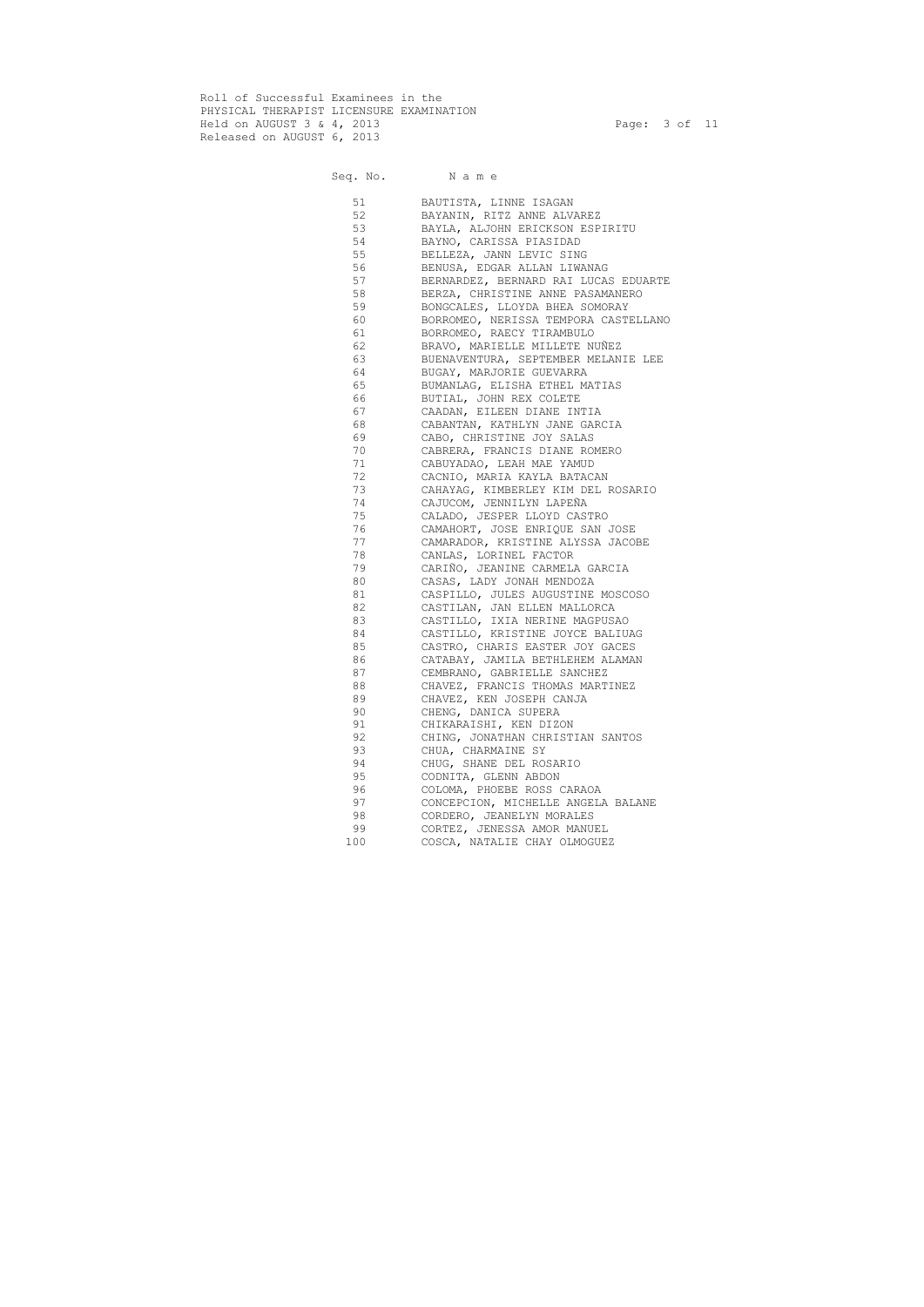Roll of Successful Examinees in the PHYSICAL THERAPIST LICENSURE EXAMINATION Held on AUGUST 3 & 4, 2013 Page: 4 of 11 Released on AUGUST 6, 2013

| 101 | CRISOSTOMO, JAN CHRISTINE RECTO    |
|-----|------------------------------------|
| 102 | CRISOSTOMO, PAOLA MARIE FELICIANO  |
| 103 | CRISTOBAL, CARRIE MAE CHU          |
| 104 | CRUZ, FATIMA ELLAINE PELAYO        |
| 105 | CRUZ, STEPHANNIE JOY BATUYONG      |
| 106 | CULANGAB, BENJAMIN JR BALAS        |
| 107 | DABON, QUINCY PAELO PASPIE         |
| 108 | DABUET, VIDGEON JAVEZ CHUTE        |
| 109 | DAEP, JUDY MARIE DISPO             |
| 110 | DAPITILLO, CRISTINE JOY IBAÑEZ     |
| 111 | DAVID, ALMIRA JEAN VALIENTE        |
| 112 | DAVID, ANNA PAMELA DELA PEÑA       |
| 113 | DAVID, KARISMA CYRELL VILLAFLOR    |
| 114 | DAYAO, AYRA MAE ESPENILLA          |
| 115 | DE GUZMAN, DEAN REQUE              |
| 116 | DE LEON, ANN ROSE BAYLON           |
| 117 | DE LEON, MARK VERNON LAGAO         |
| 118 | DE LEON, MELIZA ANGELICA JIMENEZ   |
| 119 | DELA MERCED, ANN PAULINE MANIEGO   |
| 120 | DELFIN, JAN HENREY SIAVINGCO       |
| 121 | DELLOSA, ANGELINE CALIXTO          |
| 122 | DELLOSA, VERONICA PASCUAL          |
| 123 | DIMAANO, FRANCES MAE LAWANGEN      |
| 124 | DIMOL, FLORIE JANE VERGARA         |
| 125 | DINOPOL, JON DANIEL OLANDAG        |
| 126 | DIVINO, JUAN CARLOS ABESAMIS       |
| 127 | DIZER, REINALD GREG BAUTISTA       |
| 128 | DIZON, DAN RONSLEY PEREZ           |
| 129 | DIZON, JOREL TORTONA               |
| 130 | DIZON, MAUDE ADEPTH JAVATE         |
| 131 | DOROTEO, ESTHER DORCAS CABELIN     |
| 132 | DOROY, CYRUS IMMANUEL MACALISANG   |
| 133 | DOTADO, RIA LORRAINE CAPONPON      |
| 134 | DUMAEL, CELINE ANNE VALERE ABRICO  |
| 135 | DUMALAG, JEANELLE LOUISE SARNO     |
| 136 | DUMANON, JAN RAPHAEL DAVID         |
| 137 | DUQUE, DIANNE-JOSEPHINE QUING      |
| 138 | EDQUIBAN, SHANE ALASAAS            |
| 139 | ENDONA, GOLDA MAE MANALO           |
| 140 | ESCAÑO, RONALD TING                |
| 141 | ESTABAYA, ROMER MALIMBAN           |
| 142 | ETRATA, MARIA RIZZA SANCHEZ        |
| 143 | EUGENIO, KHALISHA GRIFFITH MIRANDA |
| 144 | EUSTAQUIO, JOHN ANTONA             |
| 145 | EVANGELISTA, PHOEBE DAWN GO        |
| 146 | FAGARAGAN, AARJOHN JERICK DAHILIG  |
| 147 | FELIX, CHARLES JOSEPH RIVERO       |
| 148 | FERNANDEZ, NICO PAULO LAVARRO      |
| 149 | FERRER, KRISHIA ENCABO             |
| 150 | FERRERAS, MARICAR DINO             |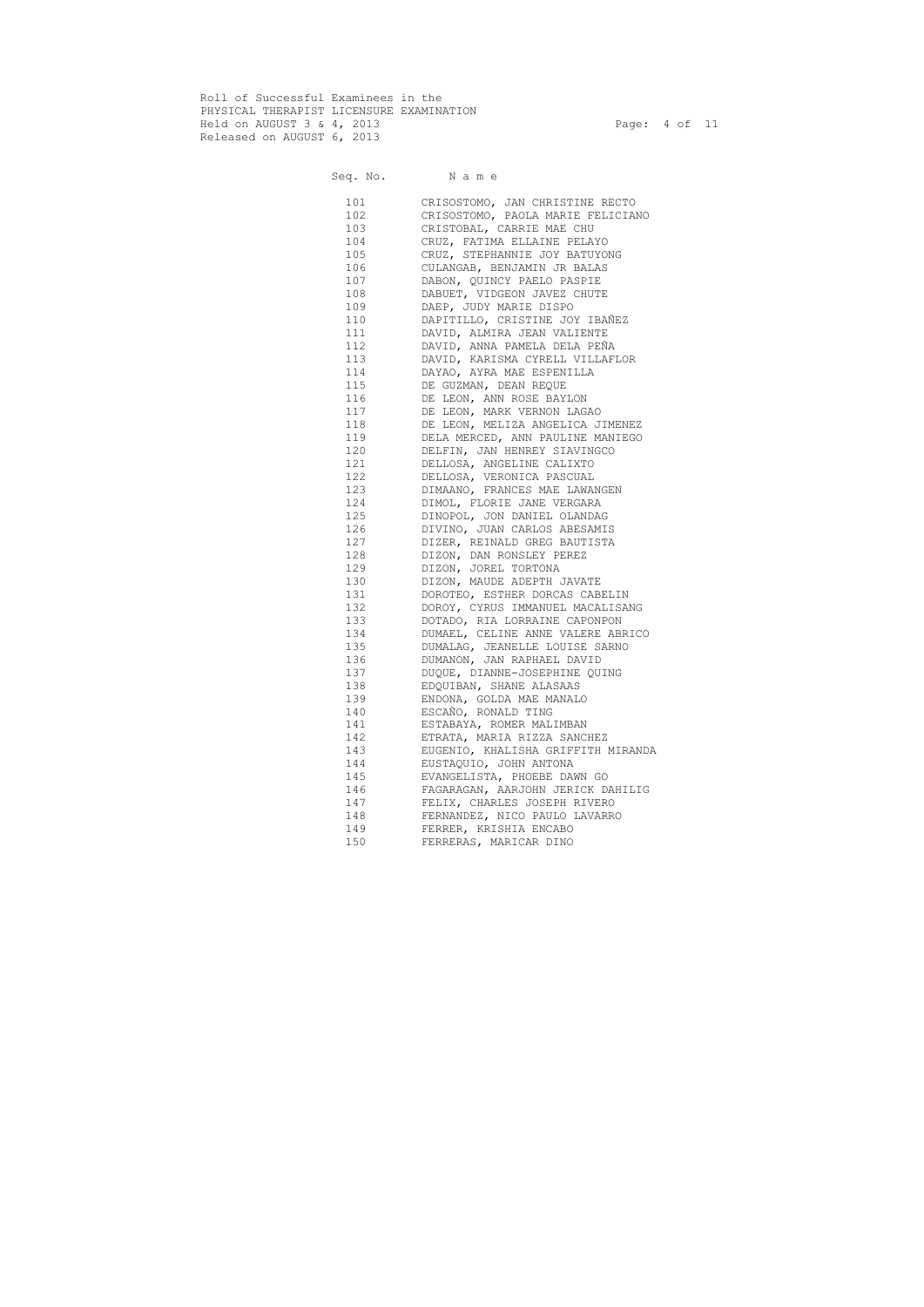Roll of Successful Examinees in the PHYSICAL THERAPIST LICENSURE EXAMINATION Held on AUGUST 3 & 4, 2013 Page: 5 of 11 Released on AUGUST 6, 2013

# Seq. No. Name 151 FLORENDO, RONNIEL MALAMO<br>152 FONTAMILLAS, TRISHA MARIE<br>153 FRANCISCO EMILIO ANGELO 152 FONTAMILLAS, TRISHA MARIE EPONDULAN

| 153 | FRANCISCO, EMILIO ANGELO SEBASTIAN |
|-----|------------------------------------|
| 154 | GAGUJAS, BLESA CLAVERIA            |
| 155 | GALLARDO, PRESCIOUS ANNE RIVERA    |
| 156 | GAMBOA, NEIL PATRICK PRADO         |
| 157 | GAMPON, JORDANE HAJ PAHM           |
| 158 | GARCIA, ALEXIS LOUIE DE DOMO       |
| 159 | GARCIA, HERR LORENZ VIDALLON       |
| 160 | GARCIA, JERACE MARIE DALIDA        |
| 161 | GARUPA, NESTLE ANNE ESCAL          |
| 162 | GATILLO, JAN ANDY DONGON           |
| 163 | GECONCILLO, LEOVIN PADAYHAG        |
| 164 | GERONIMO, CHARMAINE TARCA          |
| 165 | GERONIMO, GLYNDA SOLIDUM           |
| 166 | GESTOPA, ENRIC THOMAS SENO         |
| 167 | GILL, ARJOHN DAVE GABATO           |
| 168 | GO, DAVE CHRISTIAN UY              |
| 169 | GONZAGA, GEM PAULA DAGONDON        |
| 170 | GONZALES, KEVIN GREG NERI          |
| 171 | GONZALES, YONI BENJAMIN GELI       |
| 172 | GRONA, MA VICENTA TOLENTINO        |
| 173 | GUTIERREZ, DELIELYN VENTURA        |
| 174 | HERNANDEZ, ANANDA MARGA PALAGANAS  |
| 175 |                                    |
| 176 | HIDALGO, CARDIN JOY CABANBAN       |
|     | IGNACIO, JOSEPH BENEDICT TORNO     |
| 177 | ILAGAN, MA CRISELDA BORJA          |
| 178 | ILUSTRE, NIKKI JOSE                |
| 179 | INTIA, CHESTER BRYAN MUCHA         |
| 180 | ISLETA, JOSEPHINE TEAÑO            |
| 181 | JAVIER, REINROSS VILLAFUERTE       |
| 182 | JUANE, ERIKA ANN VILLON            |
| 183 | JUANENGO, CHARIS ANGELA VILLENA    |
| 184 | KABILING, ARMELLE BUENTIPO         |
| 185 | KAUSING, JOSEPH BLADIMIR CRUZ      |
| 186 | KUIZON, DANIELLE PERILLO           |
| 187 | LACANDAZO, KENNETH GENE SEBRERO    |
| 188 | LACSON, GIAN FRANCO REYES          |
| 189 | LACSON, LEAH CARLA OSORIO          |
| 190 | LAGUNAY, LUIS JR DOLERA            |
| 191 | LAMOSTE, CHARMAIN ASTILLERO        |
| 192 | LANUZA, JOE MARK RIVERA            |
| 193 | LARA, JENNIFER MARCELINO           |
| 194 | LEE, ARDEN GO                      |
| 195 | LI, SHERYL BALBIN                  |
| 196 | LINTAN, JOHN MARLON BUNAG          |
| 197 | LOBO, ANNA MARIE MUÑOZ             |
| 198 | LOPEZ, CHERRY PEÑARUBIA            |
| 199 | LORETO, NIÑA JO ANN BACALLA        |
| 200 | LU, JORELA JOELLE DESALES          |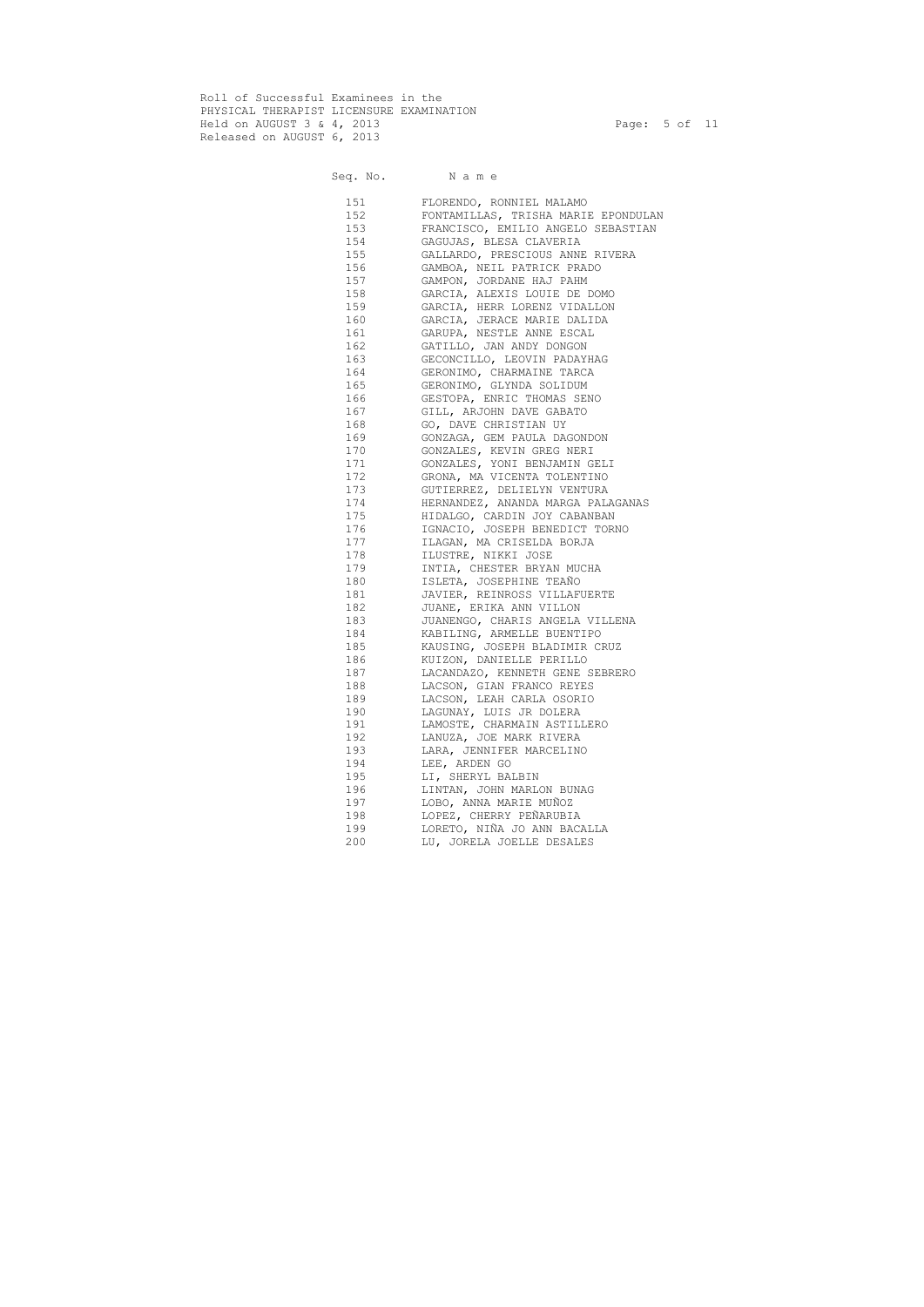Roll of Successful Examinees in the PHYSICAL THERAPIST LICENSURE EXAMINATION Held on AUGUST 3 & 4, 2013 Page: 6 of 11 Released on AUGUST 6, 2013

| 201 | LUCENA, GELANN GLEE REYES               |
|-----|-----------------------------------------|
| 202 | LUZARRAGA, JEANNE TRISHIA MANZANA       |
| 203 | MAANDAL, MARICAR GARCIA                 |
| 204 | MADRID, VINCENT MARK LUKE GARCIA        |
| 205 | MALLARI, JEROME DELOS SANTOS            |
| 206 | MANALO, CRISTELA HANNAH MAGPANTAY       |
| 207 | MANLAPAZ, PATRICK EVANDEL ORQUIOLA      |
| 208 | MANOHARAN, JOSHUA JOEL CACANANDO        |
| 209 | MAQUILING, MARIA PAZ ELNAR              |
| 210 | MARALIT, ELEJA FE MARIQUIT              |
| 211 | MARCAIDA, PAOLA JOSEFINA ESCASA         |
| 212 | MARGATE, NATHANIEL DELA CRUZ            |
| 213 | MARIANO, NIÑA JEAN DELATOR              |
| 214 | MARTINEZ, MARVIN LAWRENCE VIVAS         |
| 215 | MASANGKAY, DARREN TATLONGMARIA          |
| 216 | MATIBAG, PAULA JOY PAGUIO               |
| 217 |                                         |
|     | MEDINA, MA FATIMA NAVA                  |
| 218 | MEDINA, PHYLLIS JANEEN OPINALDO         |
| 219 | MEDRANA, DANNIEL JOHN GUINGAB           |
| 220 | MENDOZA, HANNA FELICE VERDE             |
| 221 | MENDOZA, PAULINE JOY ARTILLAGA          |
| 222 | MERCADO, AIMEE CLARISSE SALCEDO         |
| 223 | MERCADO, RUBY ROSE MUSNGI               |
| 224 | MIGUEL, MARGIE SIMEON                   |
| 225 | MIRA, JAMIE RIZZA ANTIG                 |
| 226 | MIRANDA, LEAN MARIO PAULO VEGA          |
| 227 | MIRANDA, LIDIORE JOHN ACAYLAR           |
| 228 | MOLINA, MARIE RAPHAELLE VALDELLON       |
| 229 | MONTECILLO, JIANINA ANNA CELINE GODOY   |
| 230 | MORALES, JESSICA CHRISTINE CORTEZ       |
| 231 | MORENTE, STEPHANIE CORTEZ               |
| 232 | MURILLO, MARY DIVINE GRACE CONSTANTINO  |
| 233 | NAVA, JOHN BENEDICK CASTRO              |
| 234 | NAVARRO, CASEYLINE CLEMENTE             |
| 235 | NGO, NOREEN PAULA TAN                   |
| 236 | NOBLE, PATRICIA MAE CORTEZ              |
| 237 | NOCES, LEAH NONES                       |
| 238 | NUÑEZA, ALLAN ASLEIGH ARELLANO          |
| 239 | OBAÑA, MARK LAPITAN                     |
| 240 | OBEDOZA, TROY JHON BETIO                |
| 241 | OCCEÑA, ROLAN SUGATAN                   |
| 242 | ODULIO, ALDOUS PETER JOSHUA BARORO      |
| 243 | OGALESCO, ANGELIC RONEE MANAOL          |
| 244 | OLIVAR, PAOLO VICTOR OBIDOS             |
| 245 | ONG, MARK ELTON LAO                     |
| 246 | ORDANIZA, SOPHIA LOURDES AMANDA LUMASAG |
| 247 | ORIENZA, IVAN DALE GARCIA               |
| 248 | ORLANDA, PAMAERA QUEYQUEP               |
| 249 | PACIS, BERNARD JOSEPH PENDOZA           |
| 250 | PACUBAS, MAIA LUCILLE CASTRO            |
|     |                                         |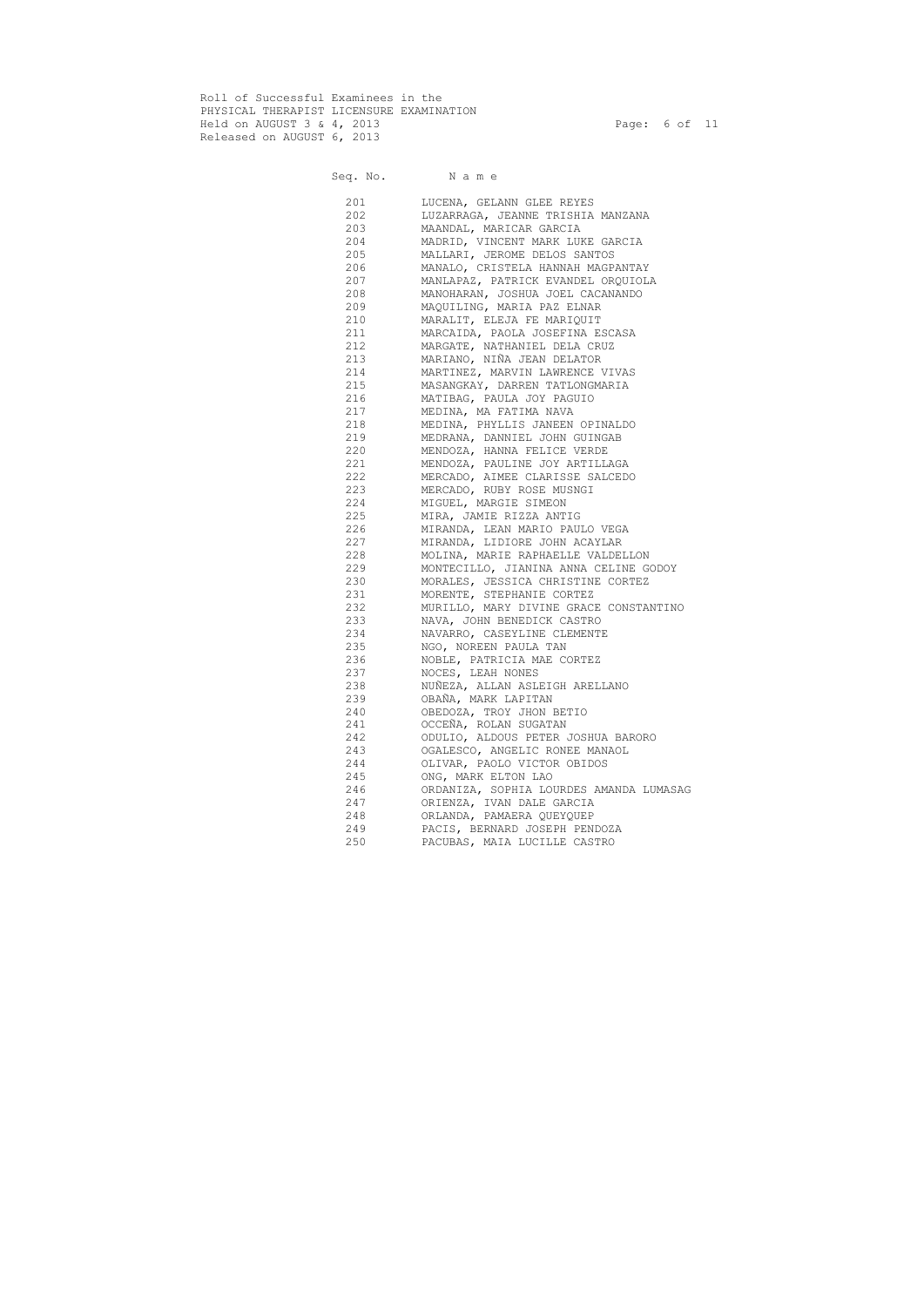Roll of Successful Examinees in the PHYSICAL THERAPIST LICENSURE EXAMINATION Held on AUGUST 3 & 4, 2013 Page: 7 of 11 Released on AUGUST 6, 2013

#### Seq. No. Name 251 PADILLA, AARON JEFFERSON SANCHEZ 252 PADILLA, BRYAN VINCENT MOYANO<br>253 PAGUYO, JEROME DELFIN CAGAMPAI PAGUYO, JEROME DELFIN CAGAMPAN 254 PAHANG, JANE ROCHELLE VILLALUZ 255 PALERMO, MARY JEAN RECAÑA 256 PAMINTUAN, ARCHAELLUS JOHN DELA VEGA 257 PANANDIGAN, ALODEIA NERILEY NEGRE 258 PANCHO, HARRY VERGARA 259 PANOPIO, MARA LUISA PARCO 260 PANUELOS, FRANCIS JOHN DE LEON 261 PASCUA, MARWIN NAKPIL 262 PASCUAL, LYIEN PATRICIA LEONARDO 263 PASTOR, JOYCE MARY REGINA HIPOL 264 PELAYO, MARY NESS RINGOR 265 PELICANO, PRITZEL MARIE LUBA 266 PEREZ, ANTHONY DESIDERIO BALAN 267 PEREZ, JANNA ERRA SAMALA 268 PILAPIL, KARISSA VELOSO 269 PINEDA, ANGELICA SAMBO 270 PINEDA, NIEVA FRANCHESKA 271 POLICARPIO, ANGELA BEATRIZE MANESE 272 POLISTICO, THERESA YNEZ BACLOHAN 273 POMALOY, PETHUEL MARPURI 274 PONCE, LOVELY ROSE GOMEZ 275 QUERUBIN, IAN KEITH MERCADO 276 QUILILAN, JEHN REIKO MENDOZA 277 QUINAIN, MARIA SAMANTHA SOLAMILLO 278 RAGAZA, SHELESH OCHOA 279 RAGUINE, EMERSON OGABAR 280 RAHAYEL, JOY MICHELLE DIONISIO 281 RAMOS, DANIELLE BAYACAL 282 RAMOS, FEDERICO OBINGUAR 283 RAMOS, VICTOR REUBEN JARED CELSO 284 RAPER, DIANNE MARIE DIMABAYAO 285 REMANESES, ANNA MAE IGOT 286 REYES, CEL JOMILLE VALEROSO 287 REYES, DAN PATRICK LUIS 288 REYES, DEBORAH JANE SERA 289 REYES, MA NORIE ENRIQUEZ 290 RICAFRENTE, JAINA MARIELLA SABLAY 291 RIOVEROS, RUBY MERLIN 292 RIVERA, MARINELLI CORTEZ 293 RIVERA, RICHELLE DELA CRUZ 294 RODRIGUEZ, JENIFER BON 295 ROMERO, KIM OLIVER VISPERAS 296 ROSALES, CARMILLE ANN DIZON 297 ROSTATA, JOHNRIES DE OCAMPO 298 SALIVIA, CHELSEA MARIE DALWAMPO 299 SALONGA, CHARISMA PEÑARROYO 300 SALVA, JOSEPH VIII PORTIN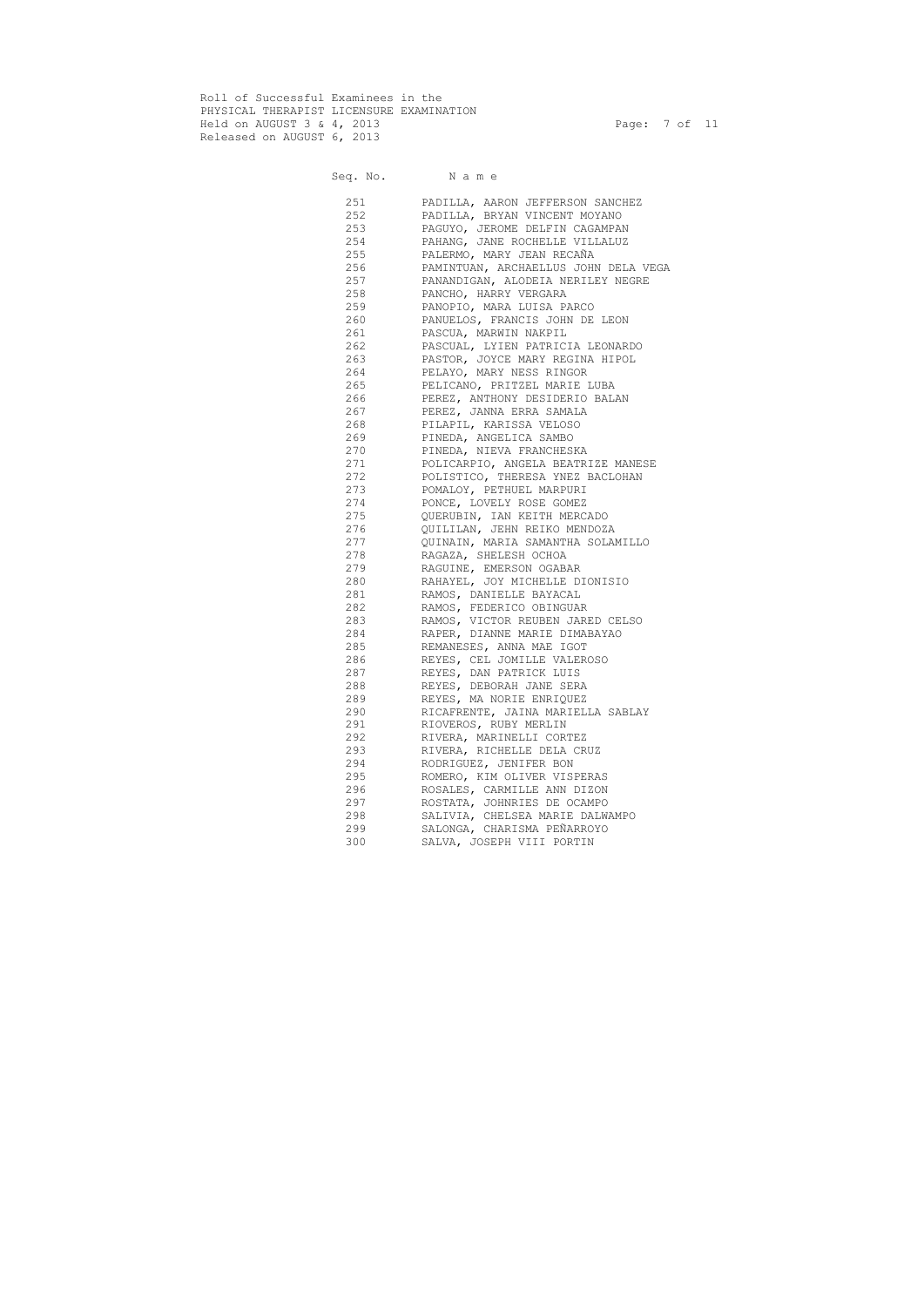Roll of Successful Examinees in the PHYSICAL THERAPIST LICENSURE EXAMINATION Held on AUGUST 3 & 4, 2013 Page: 8 of 11 Released on AUGUST 6, 2013

| 301 | SALVADOR, CAMILLE TRINCHERA          |
|-----|--------------------------------------|
| 302 | SAMSON, CARMELA DONNA LAPUZ          |
| 303 | SANARES, SHEENA MARIE NACIONALES     |
| 304 | SANCHEZ, DIANA JOVETT                |
| 305 | SANIDO, KIMBER LEE PLAZA             |
| 306 | SANTANDER, SHYANNE CAMILLE LASHERAS  |
| 307 | SANTIAGO, CHARMAINE JOY MANCIO       |
| 308 | SANTIAGO, MA CARMELA MUÑOZ           |
| 309 | SANTIAGO, NICOLE JANE GUEVARRA       |
| 310 | SANTOS, LENI ANN SANTOS              |
| 311 | SANTOS, MARGELYNE PASCUA             |
| 312 | SARCAUGA, PRECIOUS JOY FLORES        |
| 313 | SARMAGO, JAN ROSS THERESE VILLARBA   |
| 314 | SENDINO, SHERLYN DOCEO               |
| 315 | SEVERINO, ELEAZAR BARLIS             |
| 316 | SEÑEREZ, CHIARA HYACINTH FERRANDIZ   |
| 317 | SILVA, MARISSA QUINTOS               |
| 318 | SIMBULAN, ANGELICA MARIE ENARIO      |
| 319 | SINSON, SARAH GAGALANG               |
| 320 | SIY, WARRICK TAN                     |
| 321 | SOLANO, BETHEL CARDAÑO               |
| 322 | SOLIMAN, KAYCEE JAMES SUMAOANG       |
| 323 |                                      |
| 324 | SORIANO, KATHERINE ANNE MARTIN       |
| 325 | SOSA, KEN ERBVIN RINT                |
|     | SUMILANG, DANA LOU ELUMBARING        |
| 326 | TABAQUIN, ADDISON GILBERT MARTINEZ   |
| 327 | TAGPIS, NIGELEEN ROBLES              |
| 328 | TALEON, ERNETTE JOY CIMAFRANCA       |
| 329 | TAN, BIANCA PAULINE FABREGAS         |
| 330 | TAN, KIZHEL GRANZON                  |
| 331 | TANGONAN, NIKKA JERMAINE GACITA      |
| 332 | TAPIRE, GLENDA CUEVAS                |
| 333 | TATLONGHARI, KATHLEEN RESURRECCION   |
| 334 | TEE, NIKKO ANGELO CAN                |
| 335 | TEJADA, CLARISSA ANNE ROLDAN         |
| 336 | TELOREN, CARLA APRIL PACRES          |
| 337 | TIU, PAULINE JOI AGOO                |
| 338 | TOLEDO, OLIVE JOY COMBATE            |
| 339 | TOLENTINO, BERNADETTE PASCO          |
| 340 | UY, EMIL GREGORY BELTRAN             |
| 341 | VALENCIANO, JAMIROSE KRIS ABULUYAN   |
| 342 | VALERIO, ANNA KATRINA REGINIO        |
| 343 | VICEDO, VIVIENE NERIZ VILLANUEVA     |
| 344 | VICMUDO, CHRISTIAN POCHOLO GATMAITAN |
| 345 | VILLAFUERTE, CARL WILLIAM PEÑALOSA   |
| 346 | VILLANUEVA, CHARMAINE ANNE ERCE      |
| 347 | VILLANUEVA, CHARYLL DIMALANTA        |
| 348 | VILLANUEVA, VERNON DELA CUESTA       |
| 349 | VILLARINO, JOSEPH PETER REYES        |
| 350 | VINLUAN, SUYENNE DENISE SAN JUAN     |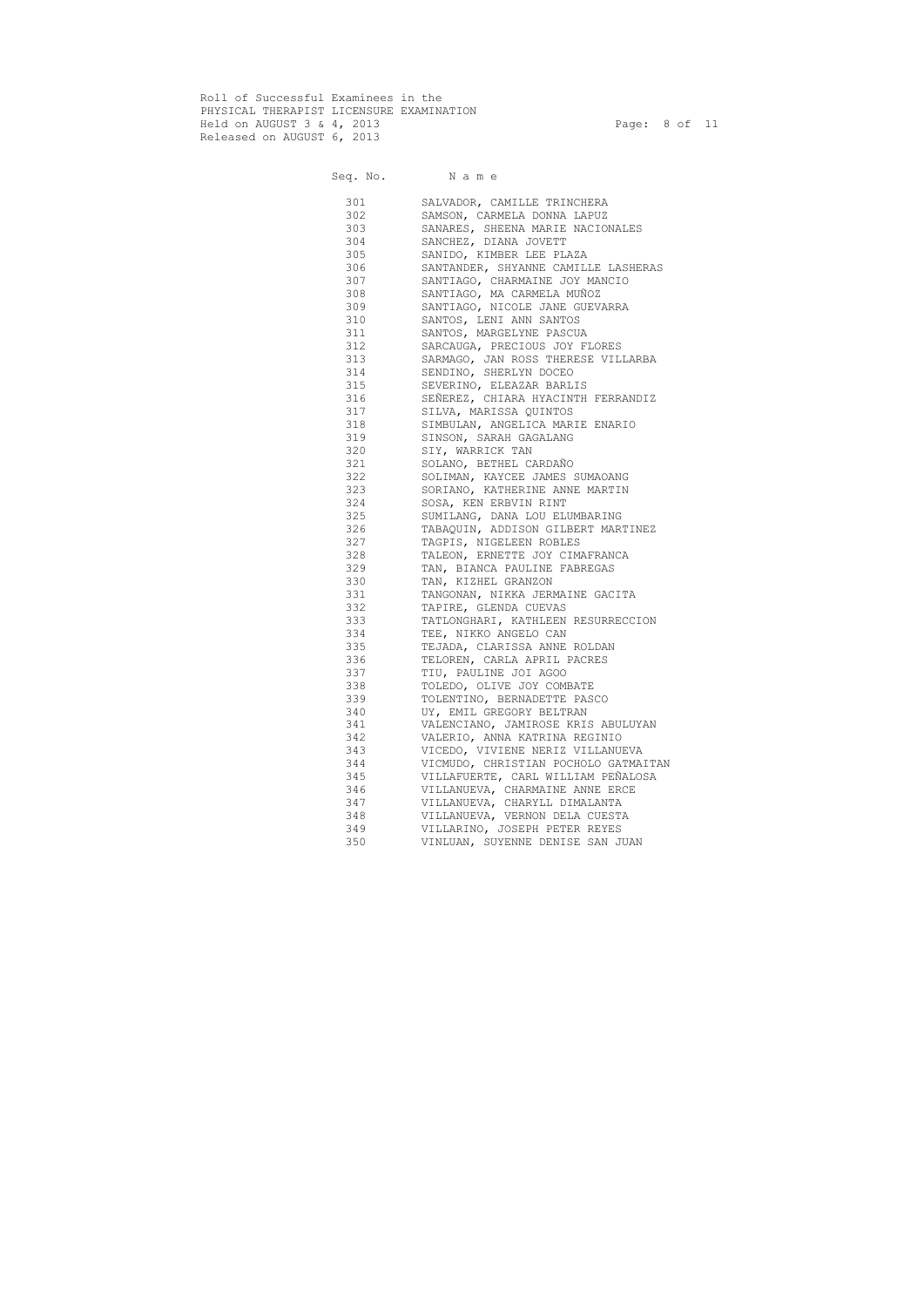Roll of Successful Examinees in the PHYSICAL THERAPIST LICENSURE EXAMINATION Held on AUGUST 3 & 4, 2013 Page: 9 of 11 Released on AUGUST 6, 2013

Seq. No. Name 351 WEE, JOSEF JOAISON CHENG 352 WOO, DAVE SHERWIN WONG 353 YAMBAO, NICOLETTE ANNE MILAN<br>354 YANG, SABRINA CASTRO 354 YANG, SABRINA CASTRO<br>355 ZUÑIGA, VIRGINIA DELA ZUÑIGA, VIRGINIA DELA CRUZ NOTHING FOLLOWS-----------------------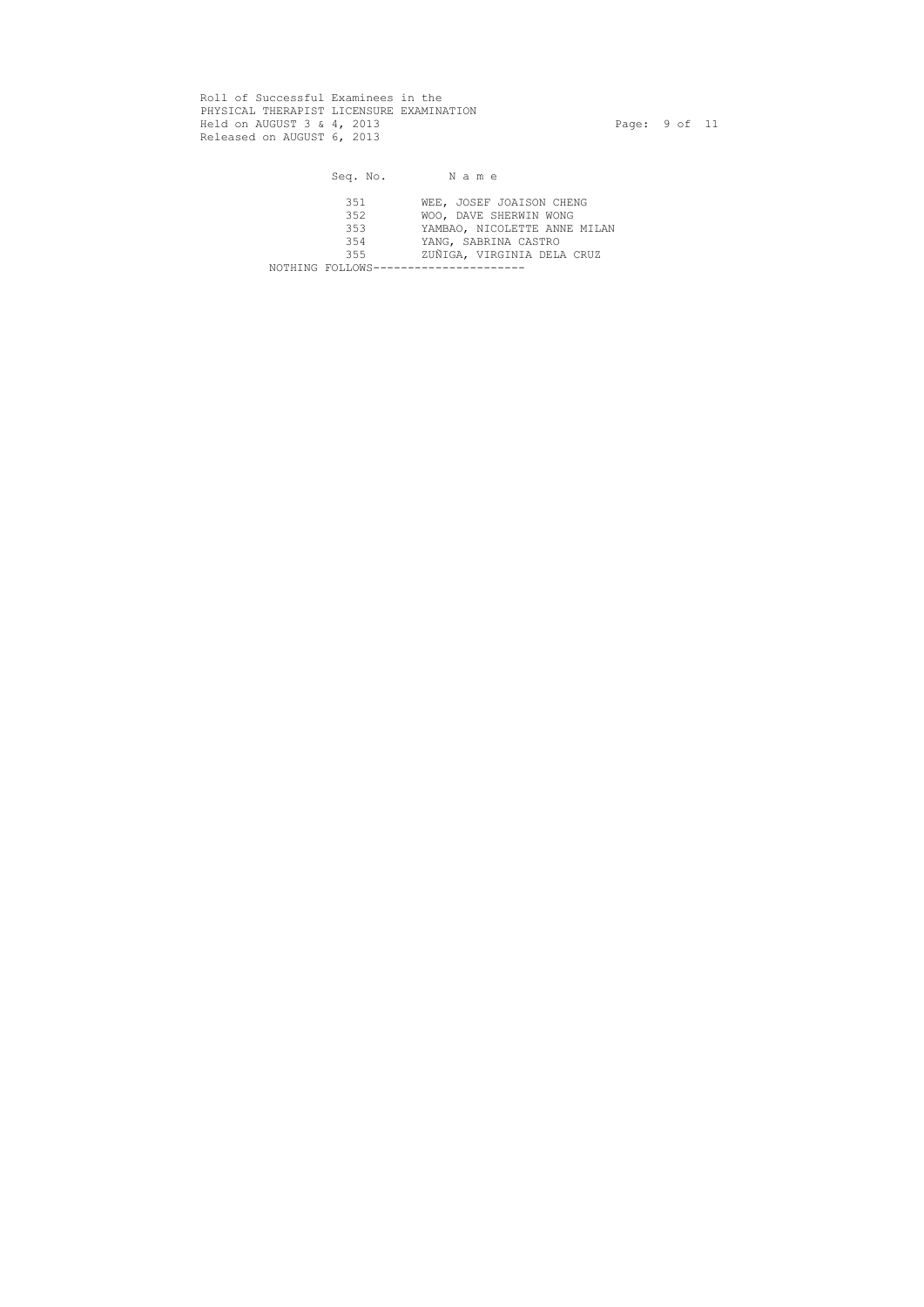Roll of Successful Examinees in the OCCUPATIONAL THERAPIST LICENSURE EXAMINATION Held on AUGUST 3 & 4, 2013 Page: 10 of 11 Released on AUGUST 6, 2013

| $\mathbf 1$    | ALEJANDRO, CHESTER BERNARDO            |
|----------------|----------------------------------------|
| $\mathbf{2}$   | AMORES, RAMON ALFREDO SALAZAR          |
| 3              | AQUINO, SEAN PAOLO OHRELLE BAUTISTA    |
| 4              | BAILE, CRISTINE MARCELINO              |
| 5              | BALDEROSA, PAULA ANNE MARIE GUMBAN     |
| 6              | BERNALES, MA GIA MIKAELA ALCONERA      |
| $\overline{7}$ | BERNARDEZ, ANGELI CLAIRE ATUN          |
| $\,8\,$        | BERO, RIO CALVEZ                       |
| $\mathsf 9$    | BULAONG, JAYMIE FRANCO                 |
| 10             | BULUSAN, ABIGAIL NICOLE KING           |
| 11             | CHAVEZ, JANA KATRINA MEJORADA          |
| 12             | CHIU, HAZEL NICOLE LIM                 |
| 13             | CONOPIO, RAE AMIEL SALAVERIA           |
| 14             | CRUZ, KRIZELLE ZAPATA                  |
| 15             | CRUZ, RALPH POCHOLO BAÑARES            |
| 16             | CUDIA, ANGELICA BALDOVINO              |
| 17             | DE GRANO, MARIBELLE MENDOZA            |
| 18             | DE GUZMAN, DINO ROEL JORGE             |
| 19             | DURWIN, MARIE DOMINIQUE ROBLES         |
| 20             | ESPIRITU, CIARA ANDREA MORALES         |
| 21             | FAMADICO, DOREEN KAE FETALVERO         |
| 22             | FARIÑAS, MARIA RUBY PIYO               |
| 23             | FRANCO, ROBERTO LUIS FONG              |
| 24             | GARAY, KATHLEEN PATRICIA VILLANUEVA    |
| 25             | GENTOLIA, MICHAL CONSUELA CRISTOBAL    |
| 26             | GOMEZ, JAN DENISE PARAS                |
| 27             | GREGORIO, LAISA MARIE DE GUZMAN        |
| 28             | HECHENAGOCIA, KRISSEL ARIOLA           |
| 29             | HILADO, MA CONSUELO KARINA YUVIENCO    |
| 30             | LANGUEZ, JOSEPH LANQUINO               |
| 31             | LIM, CHARIS HONEYLET QUINTOS           |
| 32             | LIWAG, EUGENE MAVERICK FRANCISCO       |
| 33             | MACABUAG, ELISHA HOPE REYES            |
| 34             | MAGPANTAY, RAQUEL AGIDA                |
| 35             | MANALO, KENNETH HONG                   |
| 36             | MAXIMO, BEA KATRINA ABAYA              |
| 37             | MENDOZA, SHEILA MARIE QUE              |
| 38             | MILLENA, KRISTINE ANNE NAVAL           |
| 39             | MOLINA, JERICHO VIRIATO RIGOR          |
| 40             | MORALES, ALYANNA GABRIELLE BALUYOT     |
| 41             | MOSURA, TRISTAN BONGAO                 |
| 42             | PAULINO, JEFFREY JAMES FAUSTINO        |
| 43             | PEREZ, JOSEPH JOSHUA ROXAS             |
| 44             | PURPURA, LOUISINNE NICOFRANNE FLORES   |
| 45             | REYNANTE, EVE BARBARA LAPUTAN          |
| 46             | RUBIO, ARNOLD DANIEL MANAOIS           |
| 47             | RUTAQUIO, ERICK IAN SUPENDIO           |
| 48             | SANCHEZ, APRIL MALLORY TAN             |
| 49             | SANTOS, NIKKA KARLA REYES              |
| 50             | SARREAL, LARISSA CHRISTINE DEL ROSARIO |
|                |                                        |